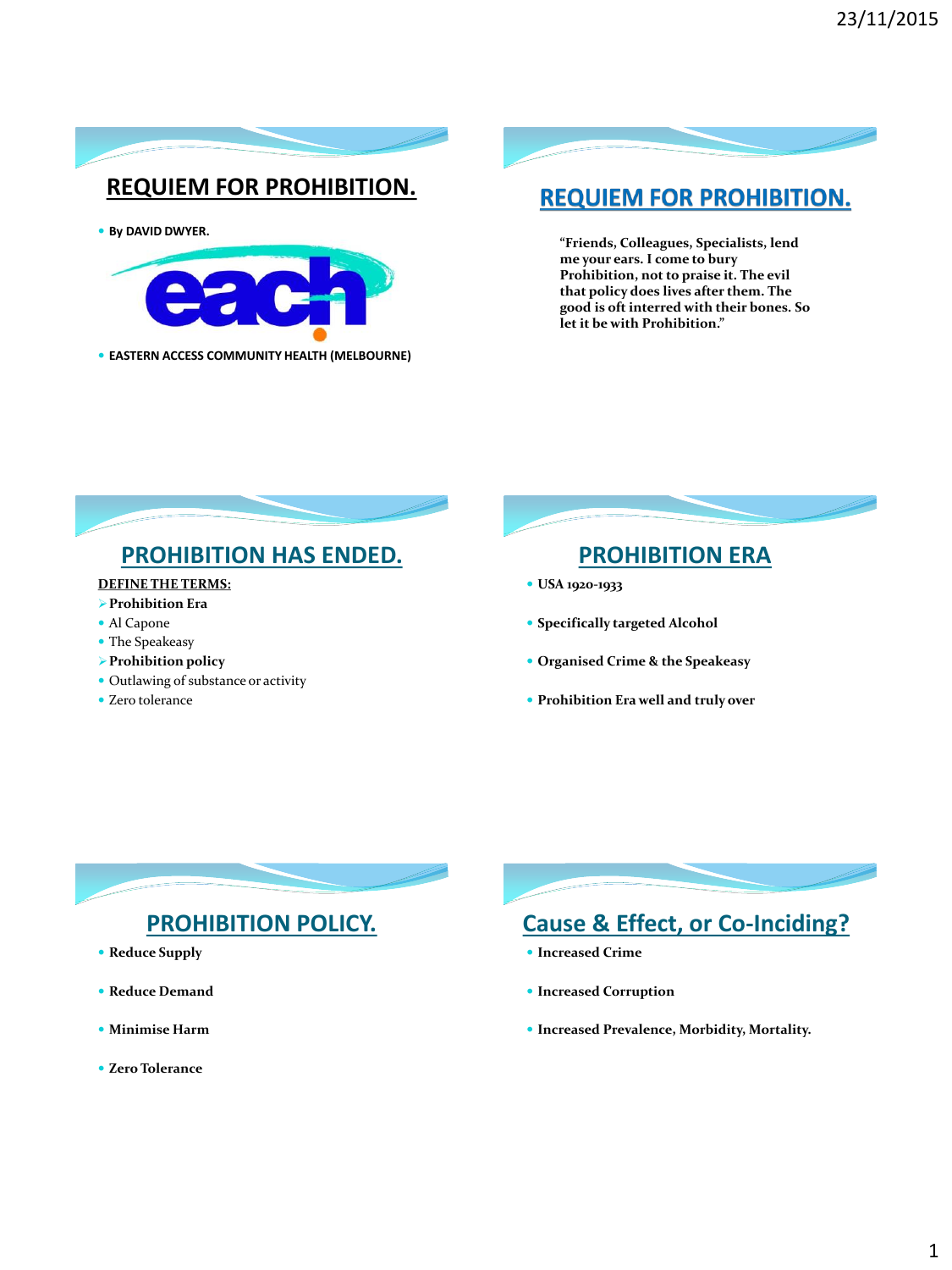### **Also in the last 50 Years . . .**

- **Increased Adult & Childhood Obesity**
- **Increased Terrorist activities**
- **Increased Global Warming**

### **EMOTION CHARGED TERMS.**

- **SUCCESS**
- **Absolute**
- **Qualified**

**FAILURE**

**EFFECTIVE**

### **ABSOLUTE SUCCESS AS POLICY DETERMINANTS?**

- **Speed Cameras**
- **Speed Limits**
- **Drink Driving**
- **Murder**
- **Theft/Robbery**
- **Performance Enhancing Drugs in Sport**
- **Terrorism**

### **THE FACTS/STATISTICS.** 0 10 20 30 40 90<br>80 -<br>70<br>60 -<br>50 -100 Alcohol Tobacco Cannabis Amphetamines Katagoria designer drugs Hallucinogens Cocaine al **Huroin, opiates** Intagants **% pop** Ever used Past 12 months

## **FINANCIAL COSTS.**

- **1998-1999 Estimates.**
- **\$34.4 billion total costs from ATOD**
- **\$21.2 billion – Tobacco (loss of life)** • **\$7.6 billion – Alcohol (road accidents,**
- **productivity)**
- **\$6.1 billion – Ilicit Drugs (crime)**



### **PROHIBITION HAS FAILED?**

- **FOR WHUCH DRUGS?**
- **Alcohol?**
- **Cannabis?**
- **•** Heroin?
- **Cocaine?**
- **GHB?**
- **Speed/ICE/Amphetamine type substances?**
- **Synthetic Cannabinoids?**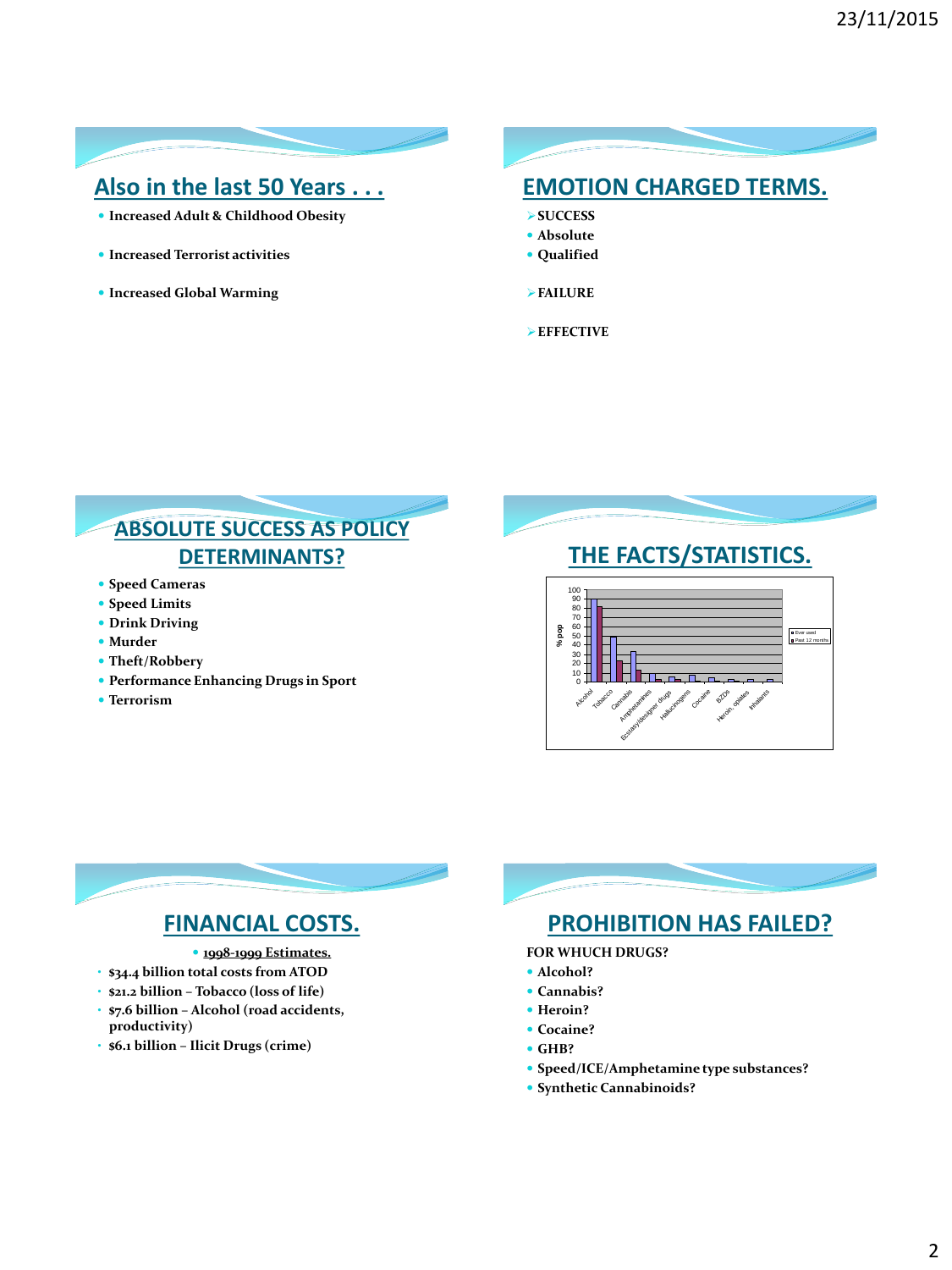### **What Alternatives to Prohibition?**

- **Legalise**
- **Legislate**
- **Regulate**
- **Tax**

### **GAMBLING.**

- **"While it is hard to quantify some aspects of these harms, such as suicide, the evidence suggests costs equivalent to many thousands of dollars per person affected. When these costs are accumulated across people with significant problems, they amount to some \$4.7 billion annually using conservative estimates."**
- **Total recorded expenditure (losses) in Australia reached just over \$19 billion in 2008-09, or an average of \$1500 per adult who gambled.**



### *There is a clear and close connection between sex trafficking and the legal and unregulated sex industry.*

 **The fact remains that women** *are currently being trafficked* **into appalling conditions of sexual servitude and whether they are aware of the conditions of their 'employment' or not prior to engaging in a debt bondage contract or even 'consenting' to such conditions is in one sense irrelevant.**

# **WE HAVE LOST THE WAR ON DRUGS?**



### **We Have Lost the War on Drugs?**

- **Have we seen a White Flag?**
- **Have we heard a Surrender?**
- **Has there been any discussion of a Terms of Treaty?**

### **THE SCOURGE.**